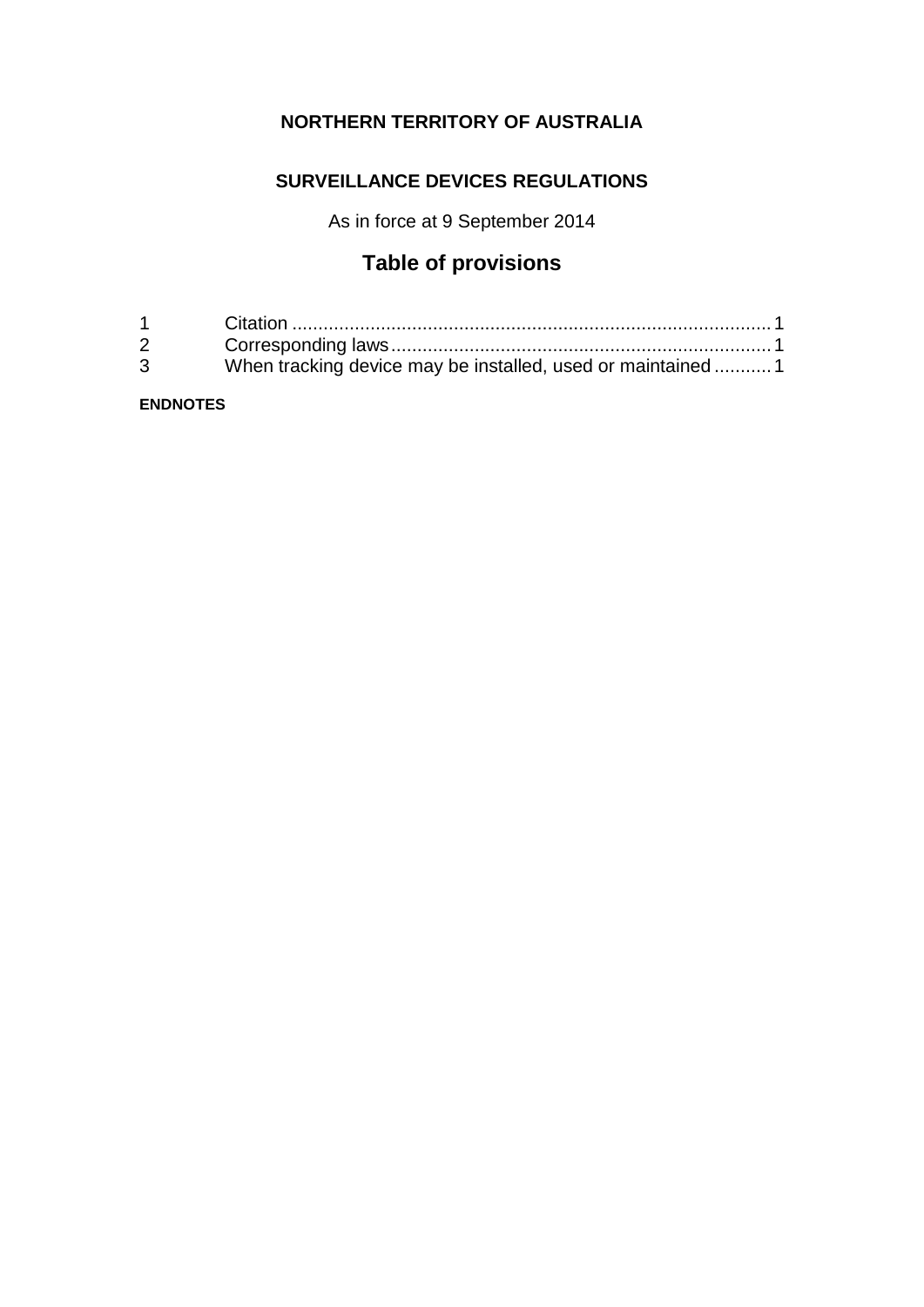# **NORTHERN TERRITORY OF AUSTRALIA**

As in force at 9 September 2014 \_\_\_\_\_\_\_\_\_\_\_\_\_\_\_\_\_\_\_\_

\_\_\_\_\_\_\_\_\_\_\_\_\_\_\_\_\_\_\_\_

## **SURVEILLANCE DEVICES REGULATIONS**

## **Regulations under the** *Surveillance Devices Act*

#### **1 Citation**

These Regulations may be cited as the *Surveillance Devices Regulations*.

## **2 Corresponding laws**

For the definition *corresponding law* in section 4 of the Act, each of the following is declared to be a corresponding law:

- (a) *Police Powers and Responsibilities Act 2000* (Qld);
- (b) *Police Powers (Surveillance Devices) Act 2006* (Tas)*;*
- (c) *Surveillance Devices Act 1999* (Vic);
- (d) *Surveillance Devices Act 2007* (NSW)*.*

#### **3 When tracking device may be installed, used or maintained**

- (1) For section 13(2)(d) of the Act, a person may install, use or maintain a tracking device in the following circumstances:
	- (a) in accordance with the directions of the person in charge of an emergency or search and rescue operation to search for a person or thing during the operation;
	- (b) in accordance with the directions of the person in charge of a hospital or nursing home (the *manager*) to monitor the location of a patient if:
		- (i) the patient is under a legal obligation to stay in the hospital or nursing home and the manager reasonably believes the patient is likely to try to leave; or
		- (ii) the manager reasonably believes the patient is likely, because of illness, lack of awareness or other incapacity, to leave the hospital or nursing home without proper regard to his or her health or safety; or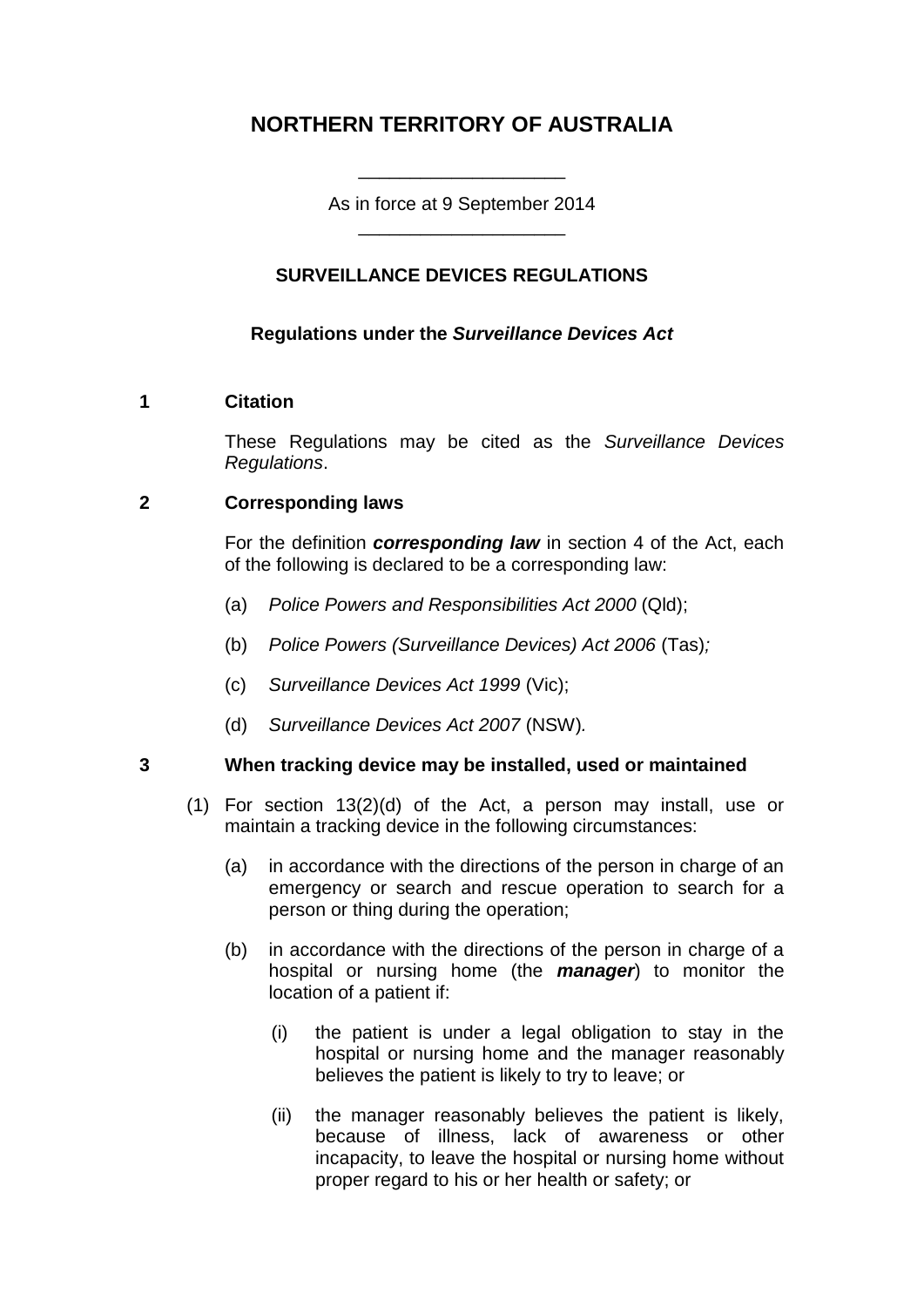- (iii) if the manager reasonably believes the patient is likely to be unlawfully taken from the hospital or nursing home;
- (c) in accordance with the directions of the Commissioner of Correctional Services or person in charge of a custodial correctional facility, to monitor the activities and location of a prisoner in the facility;
- (d) in accordance with the directions of the Commissioner of Correctional Services to monitor the activities and location of a monitored offender to the extent that the offender is required by the monitoring requirement to submit to the monitoring;
- (e) to monitor the location of an animal or thing the subject of a research project.
- (2) In this regulation:

*custodial correctional facility*, see section 11(1)(a) of the *Correctional Services Act*.

*monitored offender* means a person subject to a monitoring requirement.

*monitoring requirement* means any of the following:

- (a) a home detention order, community custody order, community based order, release on bond without conviction, release on bond following conviction or suspended sentence of imprisonment under the *Sentencing Act*;
- (b) an alternative detention order under the *Youth Justice Act*  that is subject to a condition mentioned in section 102(1)(b) of that Act;
- (c) a conduct agreement under the *Bail Act* that is subject to a condition mentioned in section 27A(1)(ia) or (ib) of that Act;
- (d) a parole order under the *Parole Act* that is subject to a condition mentioned in section 5(5C)(a) or (b) of that Act;
- (e) a supervision order under the *Serious Sex Offenders Act* if the supervisee is subject to a monitoring obligation as defined in section 64(2) of that Act;
- (f) a leave permit under Part 3.3 of the *Correctional Services Act*.